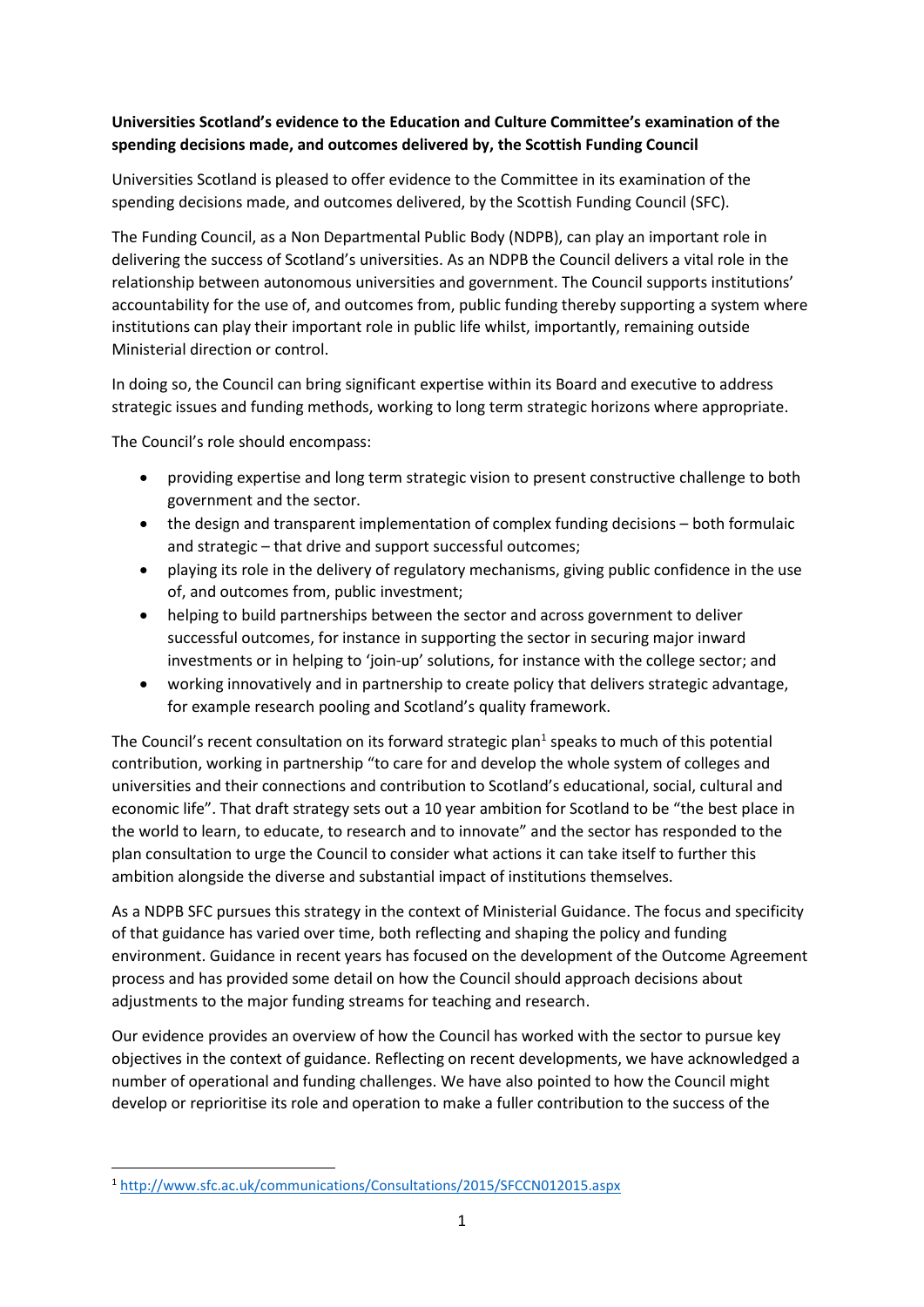sector in seeking to meet the ambition of its new draft strategy. In particular, the Council might usefully explore:

- the development and fuller utilisation of its expertise and policy-making capacity within existing resources to meet its ambition;
- how it might develop and offer advice proactively to government on how to meet this ambition in the face of strong international competition;
- how to further develop a shared strategic context across government, and operational agility, to support the sector in securing major inward investments – delivering major economic, cultural and societal benefits through the success of institutions; and
- new mechanisms for working in partnership with the sector to secure the strongest outcomes whilst maintaining the rigor of accountability that is rightly sought by all partners.

Finally, the Committee may wish to note that Audit Scotland is commencing a performance audit of the Scottish Government's investment in higher education with a report likely in summer 2016.

# *The extent to which Outcome Agreements with universities are improving the way SFC allocates funding and secures high quality learning provision*

The introduction of outcome agreements (OA) in 2012-13 was a major innovation in the relationship between institutions and the Council. At the time the Council stated:

*The SFC will use outcome agreements with each university as the instrument to deliver ….outcomes and the differentiated funding that will reflect the diversity of the sector.* 

The agreements have offered a new approach to discussing priorities, to focus funding (for instance additional places for widening access), to capture evidence of outcomes and to present this at the national level<sup>2</sup>.

All parties recognised that there would be a need to evolve this new system. The system is still evolving and it is early to judge its impact overall. To illustrate the evolution of the system to date, over the last 3 years the Council and sector have:

- enhanced the OA process itself for instance in moving to three year agreements;
- balanced differentiated discussions with institutions with a need for transparency of funding decisions and a recognition that, whilst institutions have distinct and diverse missions, all have a mission that covers the local, national and international;
- sought to maintain mechanisms for the development of collaborative solutions whilst OAs are focused strongly on the Council's relationship with individual institutions.

Outcome agreements have encapsulated important elements of the Council's funding system, for instance the main teaching and research grants, allowing for a dialogue on how institutions are tackling allied priorities, for example graduate employability and gender equality in research. Established and important mechanisms for assuring and enhancing quality – the Quality Enhancement Framework – are referenced within the OA process. However, in the case of quality this, importantly, remains a distinct process.

<sup>2</sup> [http://www.universities-](http://www.universities-scotland.ac.uk/uploads/publications/Universities%20Scotland%20Outcome%20Agreements%20Summary%202014.pdf)

[scotland.ac.uk/uploads/publications/Universities%20Scotland%20Outcome%20Agreements%20Summary%202](http://www.universities-scotland.ac.uk/uploads/publications/Universities%20Scotland%20Outcome%20Agreements%20Summary%202014.pdf) [014.pdf](http://www.universities-scotland.ac.uk/uploads/publications/Universities%20Scotland%20Outcome%20Agreements%20Summary%202014.pdf) an[d http://www.sfc.ac.uk/web/FILES/Funding\\_Outcome\\_Agreements\\_2015-](http://www.sfc.ac.uk/web/FILES/Funding_Outcome_Agreements_2015-16/Universities_Progress_and_Ambitions_Summary_2015-16.pdf) [16/Universities\\_Progress\\_and\\_Ambitions\\_Summary\\_2015-16.pdf](http://www.sfc.ac.uk/web/FILES/Funding_Outcome_Agreements_2015-16/Universities_Progress_and_Ambitions_Summary_2015-16.pdf)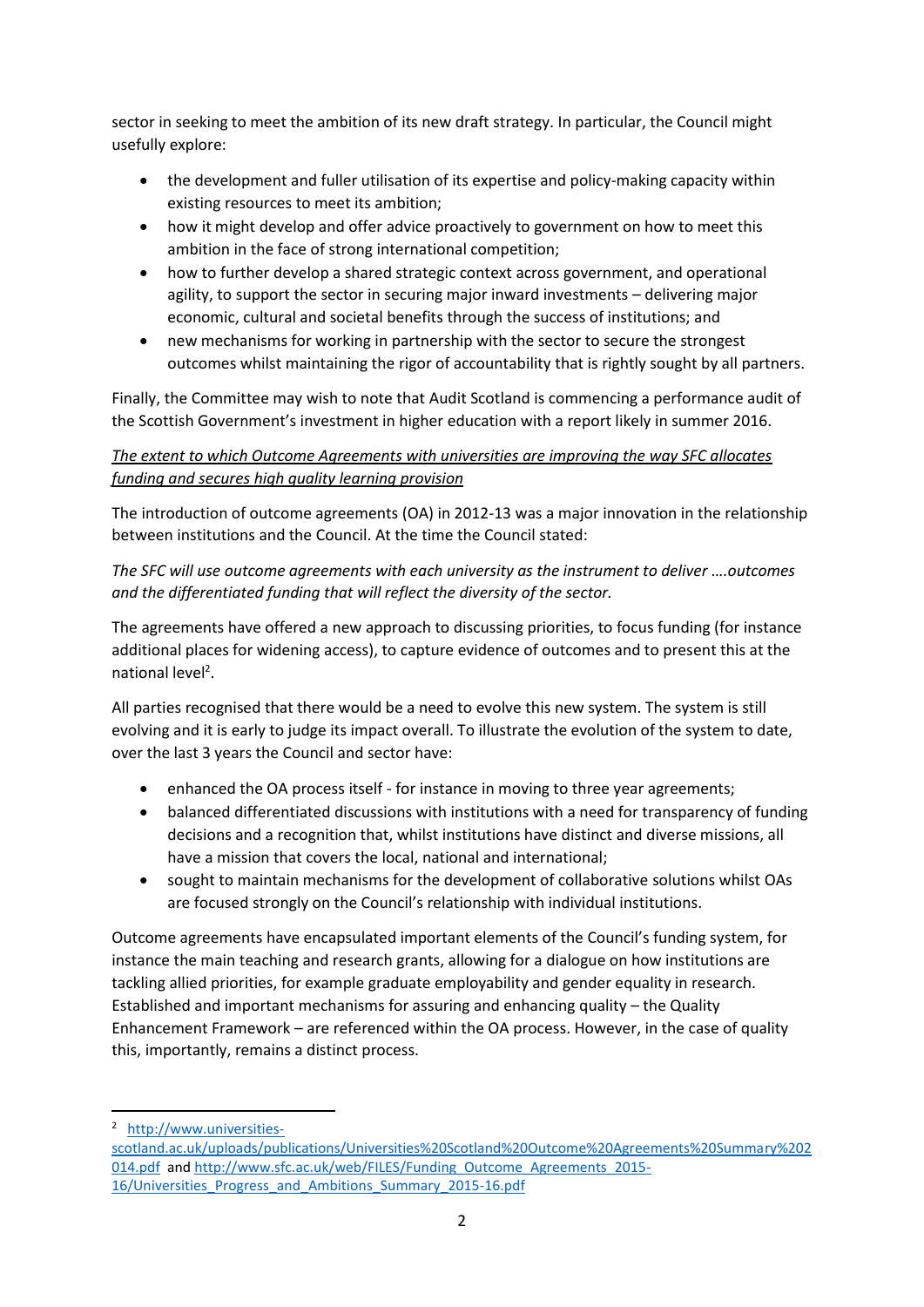The introduction of outcome agreements is a strong illustration of how Ministerial Guidance sets the strategic context and, sometimes, parameters for Council's decisions. Their development was instigated by Ministerial Guidance and OAs are now the primary vehicle through which the Council responds to new strategic issues identified in Guidance. As OAs are focussed on the Council's relationship with individual institutions, the risk that they are inadequate to address shared strategic opportunities has been discussed between the sector and the Council and is addressed later in this submission.

### *Recent allocations of funding in the context of Ministerial Guidance*

The introduction of OAs also saw a shift in funding policy in light of Ministerial Guidance. The Letter of Guidance in October 2012 sought the introduction of additional places funded, in part, through not pursuing the Council's earlier commitment following the spending review to uplift the unit of resource for teaching by 2.5% in 2013-14 and 2014-15. These additional places have been welcomed and delivered by the sector as an element of the institutions' response to strategic issues such as access, articulation, STEM provision and meeting rising demand. As discussed below, the future funding of these places has not been confirmed. However, the Council's decisions in these years, and further real terms reduction in funding per student in subsequent years, mean that the teaching funding system is now at a point where, according to the Council's costing data (TRAC), institutions are only funded to 96% of the full economic costs of teaching Scottish and EU students<sup>3</sup>.

Similarly, the Council's research funding policy, in particular the Research Excellence Grant (REG), has been shaped by Ministerial Guidance. In 2012-13 the Council stated:

"We plan to increase REG by 2.5% for AY 2013-14 and a further 2.5% for AY 2014-15 and plan to provide a premium for STEM subjects. Whilst this was fulfilled in 2013-14, however in line with subsequent Ministerial Guidance the REG was increased by 0.9% rather than 2.5% in 2014-15".

In November 2014 the Council received Ministerial 'advice' "to make firm spending plans on the basis of £1041 million for HE Resource in financial year 2015/16", a cut of £21m in the SFC HE budget presented to Parliament. The advice pointed to implementation of this cut through the removal of global excellence funding (which had previously been incorporated in the REG) and through real terms reductions in the teaching and research grants. The net effect of this was to reduce the REG in 2015-16 by 5.3% (£12.9M) in cash terms just at the point of the sector returning excellent REF outcomes.

# *The effectiveness of the SFC in securing an internationally competitive research base, and building collaborations between university and industry*

Taken together, the Council's funding for research (the Research Excellence Grant (REG)) and UK Research Council funding form the 'dual support system' for research The Council has had a constructive dialogue with the sector in shaping the UK Research Excellence Framework (REF) system, the outputs of which drive the Council's REG funding.

Institutions' work to develop their research base, supported by the Council through REG, Research Postgraduate Grant and strategic investment such as pooling, secured success in the 2014 REF exercise:

 77% of the research submitted by Scottish universities was independently judged to be 'internationally excellent' or 'world leading', outperforming the UK as a whole.

**<sup>.</sup>** <sup>3</sup> [http://www.sfc.ac.uk/web/FILES/Effective\\_Institutions/TRAC\\_2013-14.pdf](http://www.sfc.ac.uk/web/FILES/Effective_Institutions/TRAC_2013-14.pdf)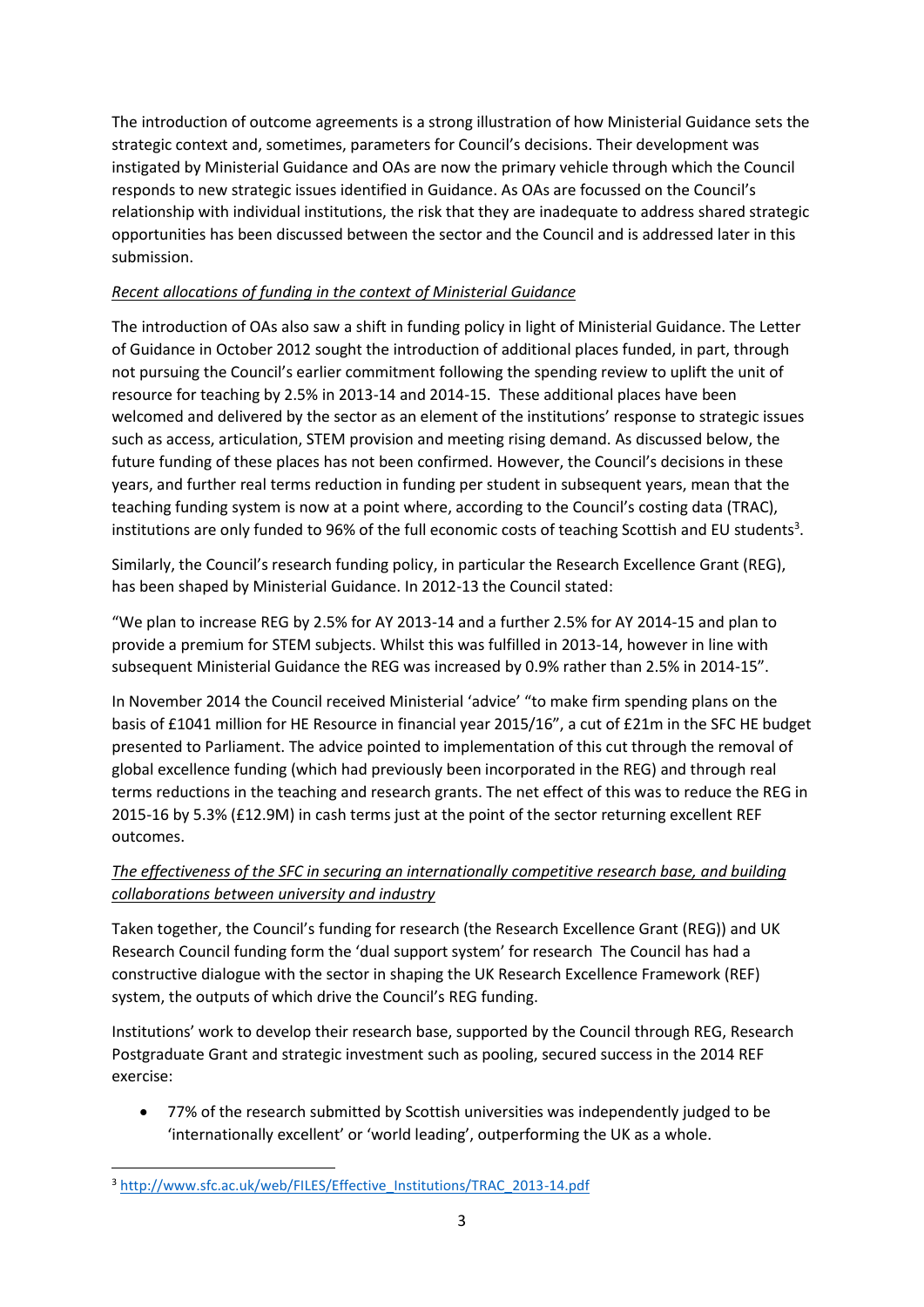86% of research submitted by Scottish universities was found to have 'very considerable' or 'outstanding' impact – again clearly outperforming the UK as a whole and demonstrating universities' commitment to seeing the broader benefits of research.

REG is a vital element in supporting universities to draw in over £675m of research funding into Scotland, won on the basis of competitive excellence. Each £1 of Scottish Government funding for research therefore attracts over £2.50 of external funding, placing Scotland on the map with additional strong inward investment and broader economic outcomes.

Research excellence is also the essential foundation for the sector's success in knowledge exchange. Alongside the sector's 'impact' outcomes in the REF, it also works successfully with many thousands of Scottish companies and drives significant inward investment. The sector is also a major source of entrepreneurship in the Scottish economy, with staff and student start-up companies, and the new thinking within companies that graduates bring. The SFC's Knowledge Transfer Grant, driven by the value of work with industry (weighted for work with SMEs), is a vital element of support for these outcomes. It provides a stable platform for institutions' capacity to engage with the breadth of Scottish businesses. Outcomes are strong:

- The Scottish Government's Performance Framework includes the national indicator, "Improve knowledge exchange from university research". The latest data for this indicator shows that "in 2012-13, the knowledge exchange index is estimated to have been 16.2 per cent above the previous year and 11.1 per cent above the baseline year of 2007-08".
- The sector works with around 19,000 Scottish organisations each year (including 13000 SMEs) across a range of activities such as research and consultancy;
- Five of the top ten UK universities active in the creation of spinouts over the three years 2010-12 were Scottish. Over the past ten years, Scotland has been the UK region most active in the creation of new spinouts – 20% of the total (as many as 26% in 2012). London and the South East follow with 15% and 12% respectively, with no other region accounting for over 10%.

Institutions are keen to enhance their offer further and the sector is pursuing its own national 5 point action plan for knowledge exchange to this end.

The creation of Innovation Centres exemplifies a process of co-creation between the Council, government more broadly, the sector and industry. Eight Innovation Centres have been created, to enhance innovation and entrepreneurship across Scotland's key economic sectors, create jobs and grow the economy. The Council has committed £120 million of core funding for the Innovation Centre programme over five years (2013-18) and each Centre is expected to lever further investment from industry and other sources of public funding.

### *How successful the SFC is in helping universities to—*

- *widen access without displacing prospective students with sufficient qualifications*
- *produce skilled graduates who are capable of sustaining a career or creating new jobs*

The Council has an important role in supporting access. Its partnership with the HE and college sector is key, alongside its work across the education system and government. Both the sector and the Council are represented on the Widening Access Commission and the sector has welcomed the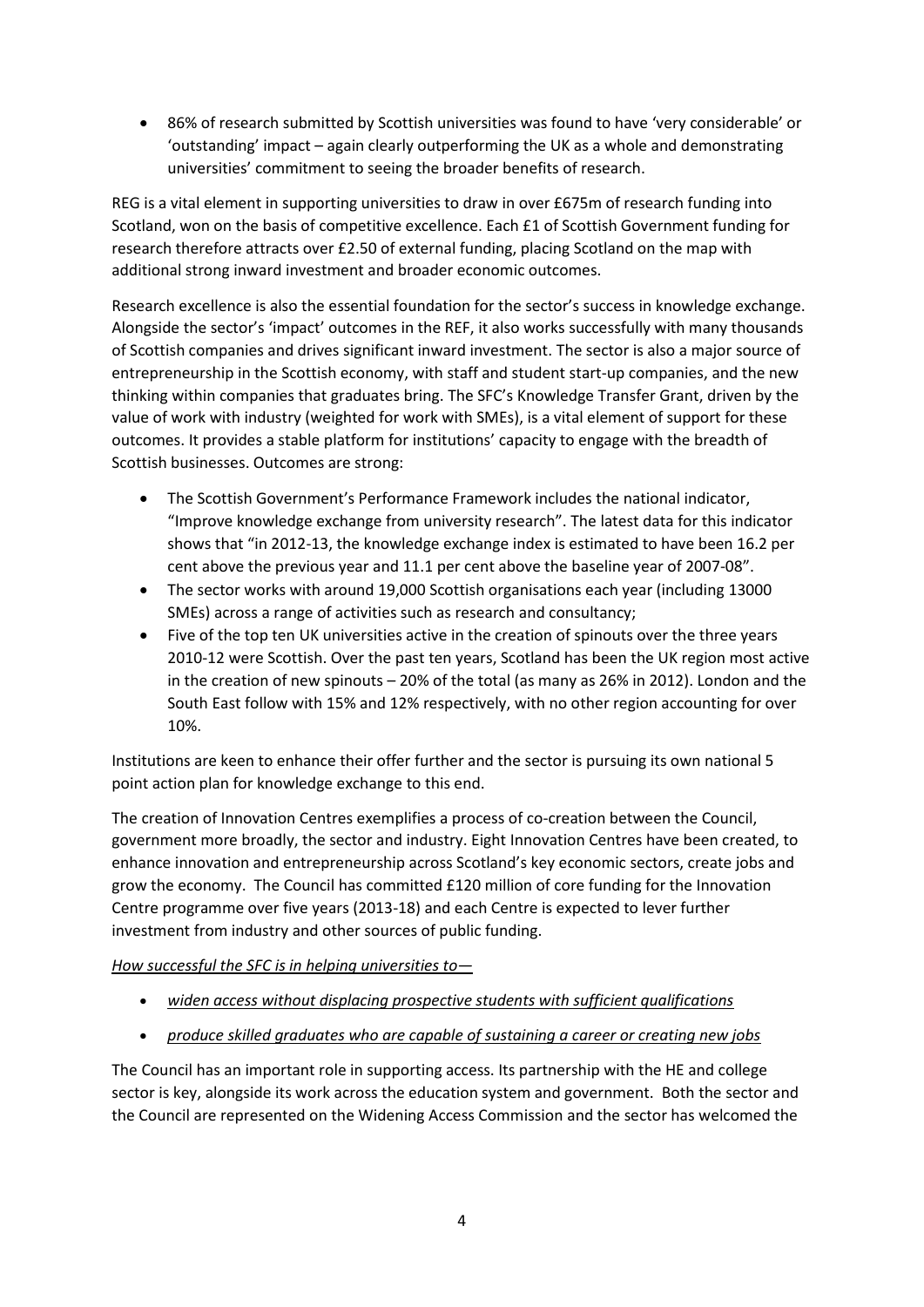Commission's holistic, joined-up approach. Universities Scotland's submission to the Commission<sup>4</sup> sets out five barriers to widening access, and the Council is already working in partnership with the sector on a number of these:

- differential educational attainment;
- information, advice and guidance;
- availability of places;
- school subject choice; and
- funding for widening access.

The Council's contribution is most evident in:

- its strategic role: The Council's Access and Inclusion Committee and the Council's Learning for All strategy which includes the issuing of definitive statistics on access and school attainment;
- strategic funding for important infrastructure and activity;
- funding additional places for access and for articulation through the Outcome Agreement process.

The acceptance by the Council in 2014-15 that the Scottish Index of Multiple Deprivation (SIMD) was an insufficient means to target and fund widening access was appreciated. Following work by Universities Scotland, the Council is working in partnership with the sector to develop and implement a broader set of measures that ensure widening access resources are more clearly targeted at communities who will benefit.

Scotland's graduates are highly valued, highly paid and in demand; 85 per cent of employers judged Scottish graduates to be well prepared for work in the latest UKCES Employers Skills Survey, the mean average graduate starting salary was £22,500 in 2014, and employment data shows 90% of graduates from Scottish universities were in work or further study with 73% of those in work in professional jobs. Scotland's graduates are also starting companies, often with the support of institutions through mentoring and incubation. The Council has worked closely with the sector on employability and entrepreneurship. Again, a partnership approach from the Council has delivered the strongest outcomes, working with the sector and employers and across government to provide:

- strategic debate through the Council's Skills Committee;
- the innovative enhancement-led approach to quality that has seen a major focus on employability and on the '21<sup>st</sup> Century Graduate';
- strategic investment, particularly through the Learning to Work programmes; and
- targeted additional places, eg. for STEM, 'skills for business' and taught postgraduate provision in specific disciplines.

For both access and employability, the Council's capacity to introduce a fourth cohort of additional places in 2016-17 is in question as, if the Council's budget remains at £1041m, it will have insufficient funds to meet existing commitments and introduce these places. This would be a retrograde step at a time when the Widening Access Commission is working to promote a step change in access to university for learners from disadvantaged backgrounds.

<sup>4</sup> [http://www.universities-](http://www.universities-scotland.ac.uk/uploads/Universities%20Scotland%20CoWA%20evidence%20submission%20July%2015.pdf)

[scotland.ac.uk/uploads/Universities%20Scotland%20CoWA%20evidence%20submission%20July%2015.pdf](http://www.universities-scotland.ac.uk/uploads/Universities%20Scotland%20CoWA%20evidence%20submission%20July%2015.pdf)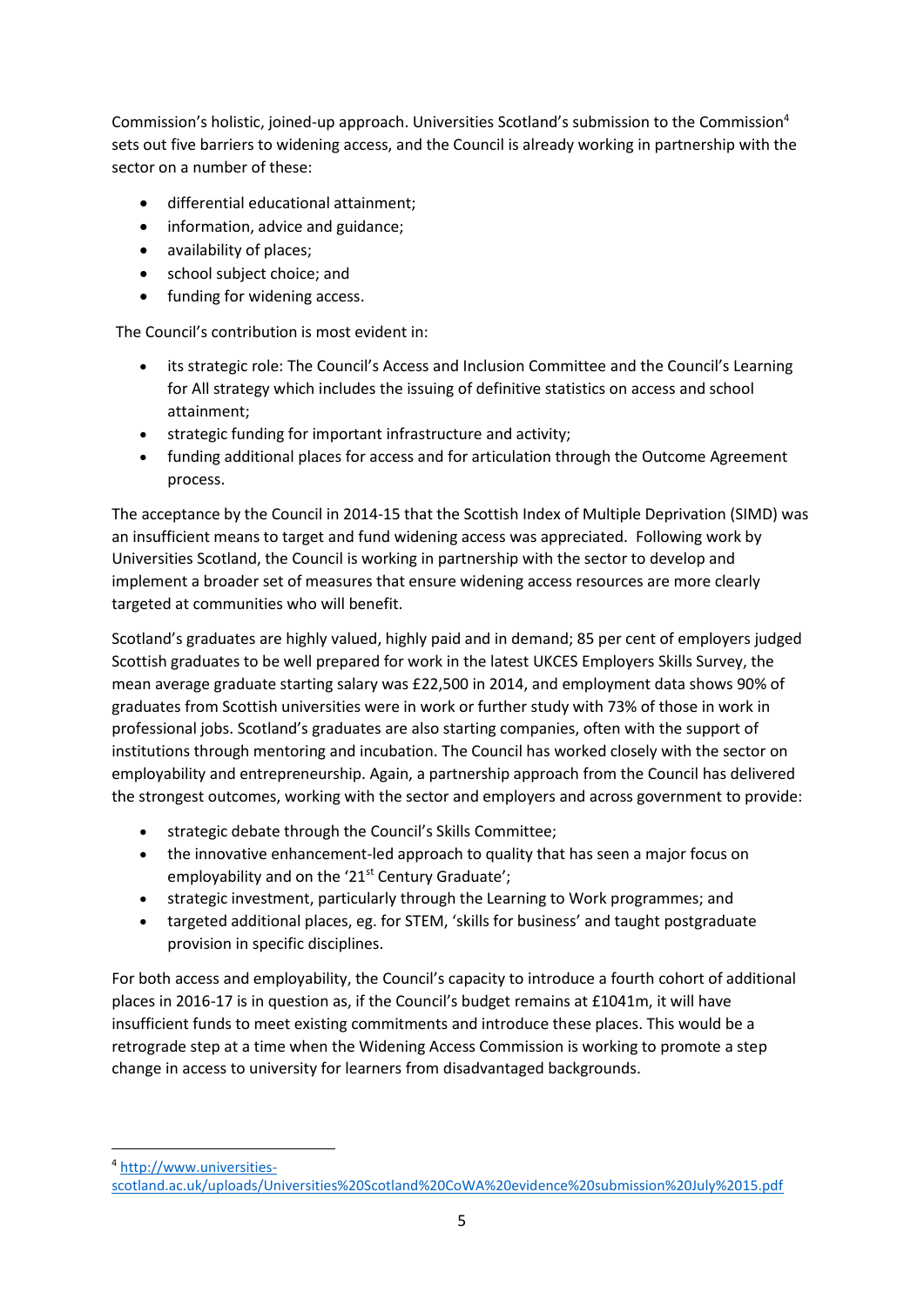This funding has been a factor in the current positive trajectory in widening access. Admission from students living in Scotland's most deprived 20 and 40 per cent of neighbourhoods, (Scottish Index of Multiple Deprivation SIMD20 and SIMD40) is up 10.1 per cent and 8 per cent respectively on last year. Retention rates of students from SIMD20 and SIMD40 neighbourhoods are also improving. The retention rate for students from SIMD20 neighbourhoods now sits at 87.3 per cent, up from 85.5 per cent last year and 84 per cent four years ago. A particular funding challenge is created due to the Council having to meet the SAAS fee and bursary costs of these additional places through a budget transfer (at a predicted cost of £24m next year). The current budget also means that the Council has no capacity to make further strategic investments, as discussed below.

### *The capacity the SFC has to provide leadership and added value to universities, for example—*

- *specific initiatives it supports that the sector would otherwise be unable or less likely to provide*
- *how it helps Scottish universities to monitor and respond to challenges from international competitors*

In the past the Council has worked in partnership with the sector to make strategic interventions on the basis of an evidence-based consensus on emerging opportunities and threats. Examples include research pooling, and the Learning to Work programmes. This approach has, in the past, positioned the Scottish sector well and other countries have sought to mimic Scotland's resultant policy and funding solutions. Recent years have seen a lesser focus on this type of engagement. The move to Outcome Agreements has given a strong focus on the relationship with individual institutions and on outcomes at the local or regional level. Whilst the sector is in direct competition with institutions across the globe, the Council's focus on working with partners across government to support the sector's success in this international context has arguably lessened. Operationally, the Council has refocussed many senior policy roles to Outcome Agreement management. The Council's capacity to invest has also been diminished. In its last funding announcement the Council noted that:

"Given the pressure on our strategic funds in AY 2015-16, we are limited in our capacity to develop and invest in any new proposals from the sector."

In fact, going forward we understand the Council to be over-committed in funding strategic projects.

This situation is also reflected for capital investment. SFC HE capital funding is now at an historic low following a 75% cut over recent years, and the Council is now using reduced programme budgets to meet existing capital commitments. The Council's capacity to play its part in the partnership funding that secures major investments for Scotland is therefore constrained significantly.

Nations across the world are investing significantly in their universities meaning that standing still risks falling far behind. Last year saw Scotland move from having 5 institutions in the world's top 200 to 4. A renewed focus from the Council on ambition for the sector's success in the context of international competition would be welcomed by the sector. The Council has a role to play in working with other agencies and partners who are supporting the sector. This could be complemented by the Council's role in analysis and advice as discussed below.

### *How the SFC balances its roles in—*

- *supporting the sector and providing a challenge function to Scottish Ministers*
- *helping to deliver Scottish Government priorities.*